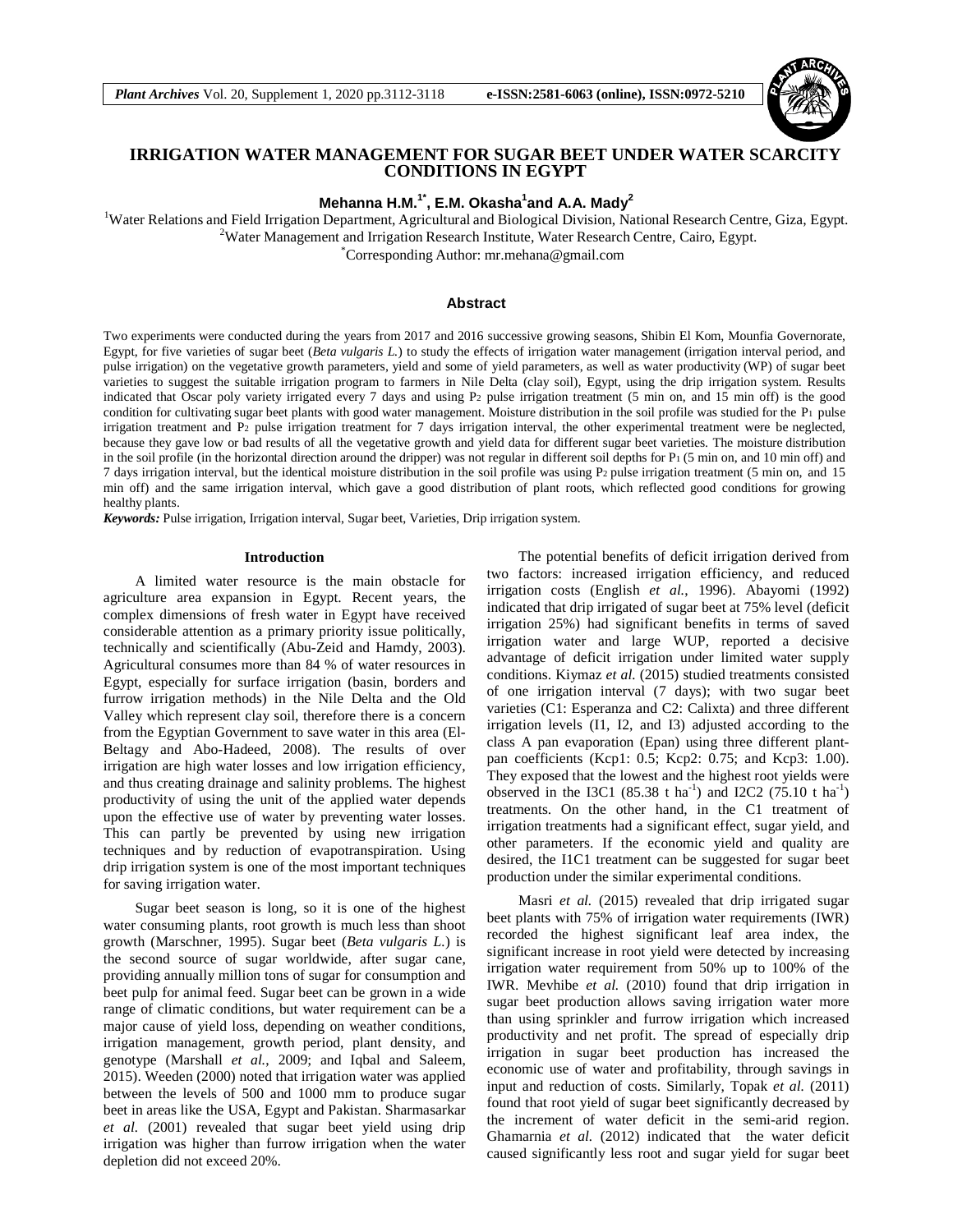using water deficit. Therefore, the aim of this work was to investigate the effects of irrigation water management (irrigation interval period, and pulse irrigation) on the vegetative growth parameters, and yield and some of yield parameters, as well as water use productivity (WUP) of sugar beet varieties to suggest the suitable irrigation program to farmers in Nile Delta (clay soil) using the drip irrigation system.

The leaf area per plant was determined by drawing the leaf shape on a piece of paper and measuring the area of that shape by digital planimeter (Kenan and Cafer, 2004).

All data analyses in this study were done using splitsplit plot design with three replicates as an average of the two growing seasons. The least significant difference (LSD) test was used to assess the significant difference between the mean values with probability levels lower than 0.05 as described by Gomez and Gomez (1984).

|  | Soil depth, |                                                    |                    | <b>Chemical properties</b> |                            |                                 | <b>Physical properties</b> |                               |                                              |                |  |
|--|-------------|----------------------------------------------------|--------------------|----------------------------|----------------------------|---------------------------------|----------------------------|-------------------------------|----------------------------------------------|----------------|--|
|  | cm          | <b>Salinity</b><br>$(d\mathbf{s} \mathbf{m}^{-1})$ | $\mathbf{pH}^{**}$ | CaCO <sub>3</sub><br>(%)   | $P_2O_5$<br>$(kg ha^{-1})$ | $K_2O$<br>$(\text{kg ha}^{-1})$ | F.C.,<br>$\frac{6}{6}$     | <b>W.P.,</b><br>$\frac{6}{9}$ | <b>Bulk density</b><br>$(g \text{ cm}^{-3})$ | <b>Texture</b> |  |
|  | $0 - 30$    | 1.015                                              | 8.03               | 1.50                       | 41                         | 648                             | 33.57                      | 22.66                         | 1.426                                        | C.L            |  |
|  | $30 - 60$   | 1.015                                              | 7.90               | 12.1                       | 26                         | 475                             | 36.28                      | 26.23                         | 1.568                                        |                |  |

**Table 1 :** The chemical and physical properties of the soil

\* Pw: % water by volume, \*\* pH: in paste.

Table 2 : Effect of irrigation intervals on vegetative growth parameters, and root yield and some related yield characteristics of sugar beet varieties under drip irrigation system.

| <b>Irrigation</b><br>interval | No. of<br><b>leaves</b> | Leaf<br>area,<br>$\mathbf{cm}^2$ | Fresh<br>weight,<br>g | Drv<br>weight,<br>g | <b>Root</b><br>length,<br>cm | <b>Root</b><br>diameter,<br>cm | Root<br>yield,<br>ton/ha | WP.<br>$kg/m^3$ | <b>Suger</b><br>$\frac{0}{0}$ |
|-------------------------------|-------------------------|----------------------------------|-----------------------|---------------------|------------------------------|--------------------------------|--------------------------|-----------------|-------------------------------|
| 7 days                        | 19.64                   | 317.64                           | 27.22                 | 8.04                | 24.97                        | 13.68                          | 46.96                    | 15.82           | 17.30                         |
| 14 days                       | 17.85                   | 318.88                           | 25.25                 | 7.30                | 27.57                        | 12.65                          | 38.25                    | 12.94           | 15.68                         |
| L.S.D at<br>5% level          | 0.60                    | 2.20                             | 1.12                  | 0.25                | 0.74                         | 0.35                           | 1.22                     | 0.94            | 1.06                          |

#### **Materials and Methods**

Two experiments were conducted during the years from 2017 and 2016 successive growing seasons, Shibin El Kom, Mounfia Governorate, Egypt, for five varieties of sugar beet (*Beta vulgaris L.*), were sown at April of each year, at a row spacing of 0.50 m and in-row spacing of 0.15 m. Field plots were fertilized with 140 kg N ha<sup>-1</sup>, 100 kg P ha<sup>-1</sup>, and 80 kg K ha-1, which was distributed prior to seedbed preparation. Weeding was carried out by hand four times during the growing season. The drip laterals were 20 mm external diameter polyethylene pipes with inline drippers (GR 4 l/hr). Soil chemical and physical properties are shown in Table (1).

The experimental field was with an area of 30m x 30m, and was divided into main plots for irrigation interval (15m x 30m for each treatment) were applied by using a line-source Drip system, the irrigation interval treatments were irrigating plants every 7 days and every 14 days, the sub-main plots were divided into three plots for three pulse irrigation treatments (P1, P2 and P3 or irrigating plants for 5 minutes on and 10 minutes, 15 minutes and 20 minutes off, respectively), the area for each plot was 3m x 10m, these treatments were applied using three solenoid valves with a timer, all experimental treatments were be replicated three times.

Water use productivity (WUP) was determined in order the equation as follows:

### WUP= Ey/Et

Where Ey is the economical root yield  $(kg ha<sup>-1</sup>)$ , Et is the applied irrigation water  $(m^3 \text{ ha}^{-1})$ .

### **Results and Discussion**

### **Irrigation Intervals Treatments:**

Table (2) shows the effect of irrigation intervals on vegetative growth parameters, and root yield and some related yield characteristics of sugar beet varieties under drip irrigation system. Where the highest values of vegetative growth parameters were given by using 7 days irrigation intervals with significance differences comparing with that obtained using 14 days irrigation interval, except for leaf area (cm<sup>2</sup> /plant). Moreover the same trend was observed for the yield characteristics (root diameter, and root yield, as well as water use productivity).

Root length increased with watering plants every 14 days by 9.9%, and decreased the root diameter by 6.22%, the root yield by 18.2%, and WUP by 18.5%comparing withwatering plants every 7 days. It is clear that using 14 days irrigation interval put the sugar beet plants under water stress. The increment of WUP for 7 days irrigation interval was related to the increment. These data are in the same concern with Simona *et al.* (2015), Weeden (2000), and Iqbal and Sleem (2015).

#### **Pulse irrigation Treatments:**

Data illustrated in Table (3) determine the response of sugar beet plants to pulse irrigation treatments P1, P2, and P3 where P1 was 5 min on and 10 min off, P2 was 5 min on and 15 min off, and P3 was 5 min on and 20 min off. All differences were significant for growth parameters (number of leaves per plant, leaf area per plant, fresh weight, and dry weight), root yield and its characteristics (root length and root diameter), as well as the water use productivity.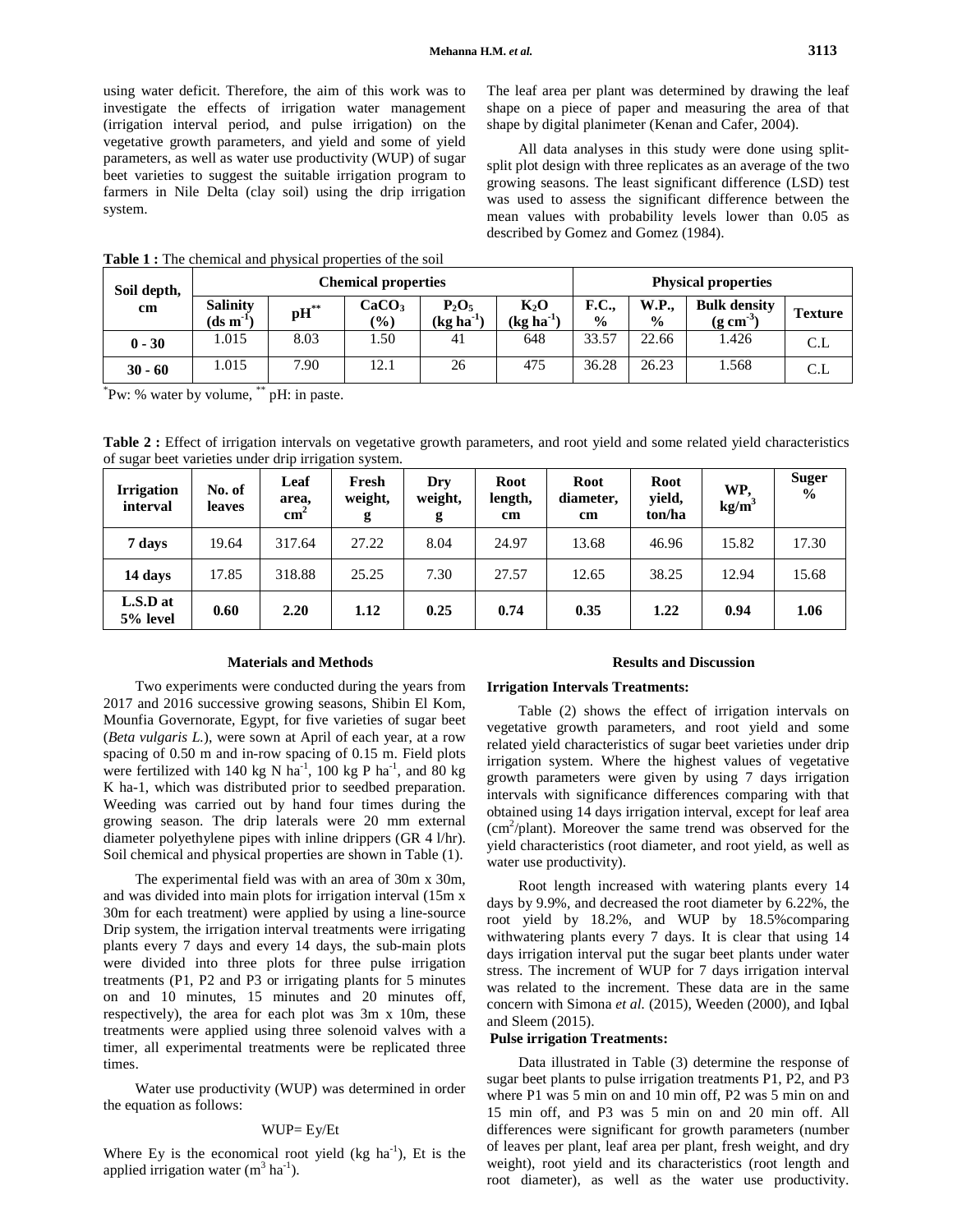Generally the treatment P2 of the pulse irrigation (5 min on and 15 min off) gave the highest values of all mentioned measurements, followed by P3 treatment (5 min on and 20 min off) and the highest WUP, while there were no significant differences between the two treatments.

Using pulse irrigation from P1 to P2 treatments increased all the measurements of sugar beet plants, vegetative and yield parameters; therefore it is useful for sugar beet growers to use pulse irrigation for saving costs also to rise the productivity of the water unit. Moreover root yield increased clearly using P2 comparing to P1 treatment; on the other hand it decreased significantly using P3treatment because the plants were put under stress.

### **Response of sugar beet varieties:**

Table (4) shows the response of five varieties of sugar beet (Helme, Oscar poly, Tenor, Mammut and Mira dor) under the experimental conditions. It was clear that there were significant differences between all illustrated data in Table (3) for the studied sugar beet variety, therefore Oscar Poly variety had high resistance to the water stress conditions, by giving the highest values of growth parameters, and yield and its parameters, as well as the water use productivity. This response was reordered descendingly for Helme, Tenor, Mammut and Mira Dor varieties. Root yield increased by 2.37 %, 11.98 %, 16.89 % and 22.73 % by comparing Oscar poly variety with Helme, Tenor, Mammut, and mirodor, respectively.

# **The interaction between irrigation intervals and pulse irrigation on vegetative growth parameters and root yield and some related yield characteristics of sugar beet varieties:**

The highest values of No. of leaves and leaf area per plant were be increased using 7 days irrigation interval and P3 pulse irrigation treatment, followed by P2 pulse irrigation treatment with the same irrigation interval without significant differences (Table, 5). Fresh and dry weight (g/plant), root diameter, and root yield as well as sugar % were the highest under 7 days irrigation interval and P2 pulse irrigation treatment. But the highest value of water productivity was calculated using P3 pulse irrigation treatment and 7 days irrigation interval (Table, 5).

# **The interaction between irrigation intervals and sugar beet varieties on vegetative growth parameters and root yield and some related yield characteristics:**

Table (6) show the interaction between irrigation interval and studied sugar beet varieties, this interaction effect gave significant differences of the vegetative growth parameters and root yield and some related yield characteristics such as root diameter, root yield, water productivity and sugar %. Generally the highest values of all measured characteristics were obtained by Oscar poly variety even by using 7 days or 14 days irrigation interval, except for sugar % which was using Tenor variety (16.88 %). Moreover the significant highest values were using 7 days interval with Oscar poly variety.

## **The interaction between pulse irrigation treatments and sugar beet varieties on vegetative growth parameters and root yield and some related yield characteristics:**

Illustrated data in Table (7) show the effect of the pulse irrigation on the different sugar beet varieties, where Oscar poly gave the highest values of different measured parameters No. of leaves, leaf area, root length, root diameter, and root yield using the three studied pulse irrigation treatments (P1, P2 and P3). On the other hand the highest significant value of water productivity (19.99 kg/m<sup>3</sup>) was calculated for Oscar poly and P3 pulse irrigation treatment only. Moreover Mira dor variety plants contained the highest percentage of sugar under different studied pulse irrigation treatments. Generally Oscar poly variety and P2 pulse treatment gave the highest values of the studied parameters, and there was no significant difference for sugar percentage comparing with that tested for Tenor variety for the same pulse irrigation treatment.

### **The interaction of the experimental treatments on the vegetative characteristics of sugar beet varieties:**

The values of No. of leaves differ from experimental treatment to another for the five studied sugar beet varieties, for that No. of leaves of plants decreased for Helme, Tenor, Mammut, Mira dor under different irrigation treatments comparing with these obtained from Oscar poly and Helme varieties (Table, 8). The 2nd irrigation interval treatment (14 days) gave the lowest values of vegetative growth parameters, leaf area per plant, fresh weight and dry weight per plant. The 7 days irrigation interval and the second pulse irrigation treatment (P2, 5 min off and 15 min off) on Oscar poly sugar beet variety is the proper conditions for having the good growth of sugar beet plants, and leaf area (394 cm<sup>2</sup>/plant). On the other hand, the highest values of fresh weight (39.4 g/plant) and dry weight (10.09 g/plant) were gained using P2 pulse irrigation treatment but for Tenor variety without significant difference compared with Oscar poly variety.

# **The interaction of the experimental treatments on the root yield and some related yield characteristics of sugar beet varieties:**

Table (8) shows the significant differences of root yield and its characteristics of the evaluated sugar beet varieties under different water management conditions. The highest root lengths of Oscar poly sugar beet plants were the highest measured root lengths under the P2 irrigation pulse treatment and for all irrigation interval treatments, except using P3 irrigation pulse treatment and 7 days irrigation interval, but without significant difference comparing with P2 treatment. The same trend was detected for root diameter.

Root yield responded clearly to the experimental treatments, the highest root yield (ton  $ha^{-1}$ ) was recorded for Oscar poly variety irrigated every 7 days and using P2 pulse irrigation treatment (5 min on, and 15 min off), this treatment with the same sugar beet variety had the superiority of water use productivity as well, except for Helme variety and irrigation every 7 days using P3 pulse irrigation treatment, without significant difference between the obtained data for Oscar poly variety. The highest value of sugar % was gained using 7 days irrigation interval and P2 pulse irrigation treatment but for Tenor variety without significant difference comparing with that for Oscar poly variety plants under the same studied irrigation treatment.

Generally, Oscar poly variety irrigated every 7 days and using P2 pulse irrigation treatment (5 min on, and 15 min off) is the good conditions for cultivating sugar beet plants with good water management conditions.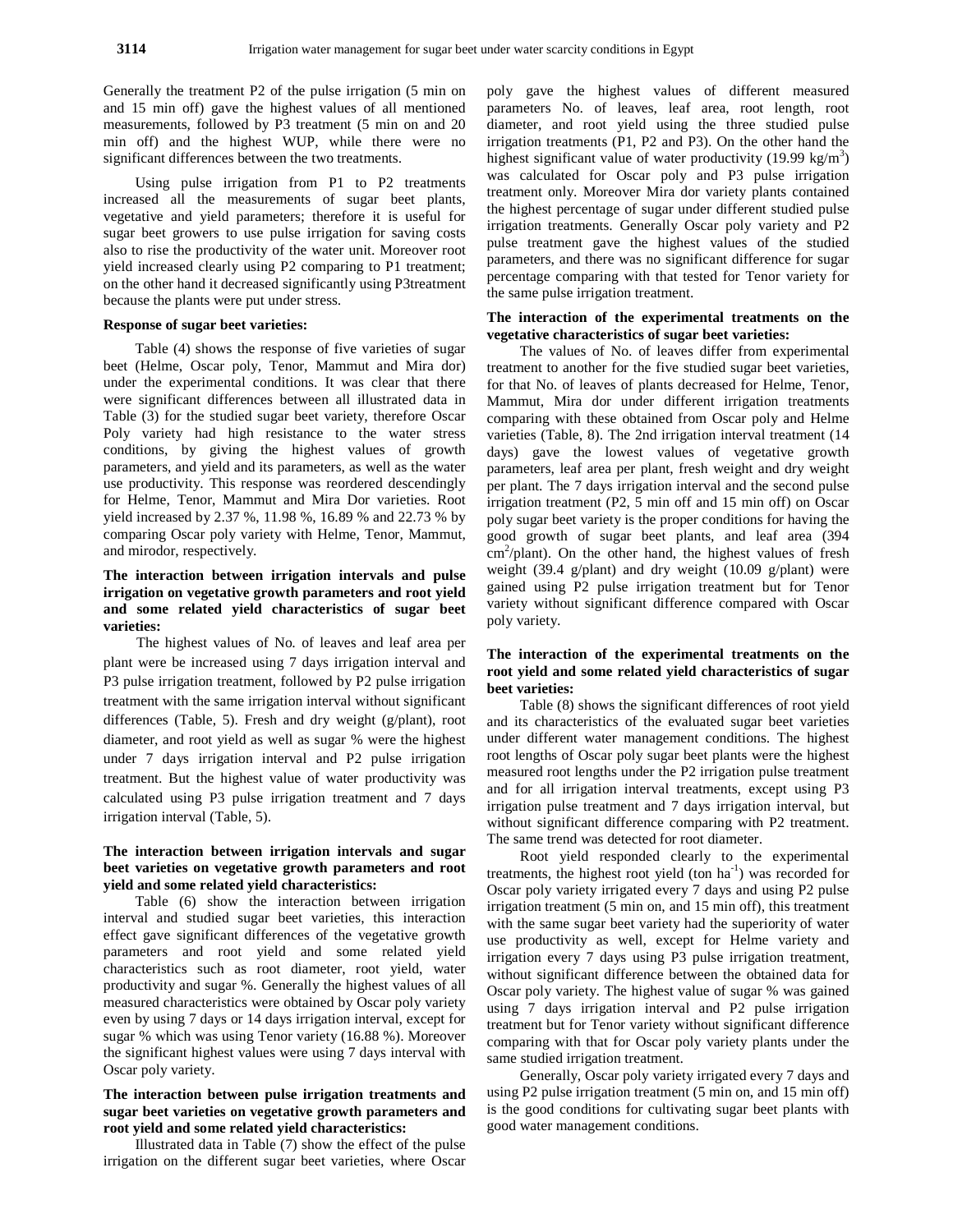| <b>Pulse</b><br><b>Irrigation</b> | No. of<br><b>leaves</b> | $\sim$<br>Leaf<br>area,<br>$\mathbf{cm}^2$ | Fresh<br>weight, g | Dry<br>weight, g | <b>Root</b><br>length,<br>cm | Root<br>diameter,<br>cm | Root<br>yield,<br>ton/ha | WP.<br>kg/m <sup>3</sup> | <b>Suger</b><br>$\frac{6}{6}$ |
|-----------------------------------|-------------------------|--------------------------------------------|--------------------|------------------|------------------------------|-------------------------|--------------------------|--------------------------|-------------------------------|
| ${\bf P}_1$                       | 18.62                   | 304.38                                     | 27.67              | 7.61             | 26.65                        | 12.36                   | 42.91                    | 9.30                     | 16.20                         |
| ${\bf P}_{2}$                     | 18.95                   | 318.67                                     | 28.27              | 7.91             | 29.76                        | 12.91                   | 44.55                    | 15.37                    | 16.51                         |
| $P_3$                             | 18.67                   | 318.59                                     | 26.68              | 7.41             | 28.50                        | 13.95                   | 40.34                    | 18.46                    | 16.06                         |
| L.S.D at<br>5% level              | 0.8                     | 4.75                                       | 0.53               | 0.17             | 1.04                         | 0.53                    | 0.59                     | 3.03                     | 0.46                          |

**Table 3 :** Effect of pulse irrigation on vegetative growth parameters, and root yield and some related yield characteristics of sugar beet varieties under drip irrigation system.

*P1: 5 min on, and 10 min off, P2: 5 min on, and 15 min off, and P3: 5 min on, and 20 min off* 

**Table 4 :** The response of some sugar beet varieties on vegetative growth parameters, and root yield and some related yield characteristics

| varieties            | No. of | Leaf   | Fresh | Dry  | Root  | Root  | Root  | WP,   | <b>Suger</b> |
|----------------------|--------|--------|-------|------|-------|-------|-------|-------|--------------|
| Helme                | 19.20  | 328.86 | 29.27 | 8.22 | 30.34 | 13.32 | 45.84 | 15.49 | 15.88        |
| Oscar poly           | 20.42  | 377.49 | 30.61 | 8.36 | 32.50 | 16.82 | 46.91 | 15.77 | 15.78        |
| <b>Tenor</b>         | 19.58  | 324.38 | 27.39 | 8.06 | 28.34 | 12.04 | 41.91 | 14.15 | 16.77        |
| <b>Mammut</b>        | 17.82  | 273.05 | 26.79 | 7.18 | 26.50 | 11.48 | 40.13 | 13.53 | 15.97        |
| Mira dor             | 16.14  | 265.54 | 23.41 | 6.41 | 23.24 | 11.37 | 38.25 | 12.97 | 16.92        |
| L.S.D at<br>5% level | 1.43   | 37.32  | 2.40  | 0.65 | 3.09  | 1.82  | 1.22  | 0.93  | 1.02         |

**Table 5 :** Effect of interaction between irrigation intervals and pulse irrigation on vegetative growth parameters and root yield and some related yield characteristics of sugar beet varieties.

| <b>Treatments</b><br><b>Irrigation</b><br><b>Pulse</b><br><b>Irrigation</b><br>interval |         | No. of | Leaf                     | Fresh      |                  | <b>Root</b>              | Root           | <b>Root</b>      | WP.   | <b>Suger</b>  |
|-----------------------------------------------------------------------------------------|---------|--------|--------------------------|------------|------------------|--------------------------|----------------|------------------|-------|---------------|
|                                                                                         |         | leaves | area.<br>$\mathbf{cm}^2$ | weight,    | Dry<br>weight, g | length,<br>$\mathbf{cm}$ | diamete,<br>cm | yield,<br>ton/ha | kg/m  | $\frac{0}{0}$ |
|                                                                                         |         | 19.37  | 298.10                   | g<br>29.30 | 7.94             | 26.21                    | 12.60          | 47.58            | 10.32 | 16.40         |
|                                                                                         |         |        |                          |            |                  |                          |                |                  |       |               |
| 7 days                                                                                  | $P_{2}$ | 19.54  | 310.47                   | 30.26      | 8.43             | 27.80                    | 13.52          | 49.41            | 17.04 | 17.48         |
|                                                                                         | $P_{3}$ | 20.03  | 323.91                   | 28.08      | 7.75             | 26.00                    | 14.34          | 43.89            | 20.09 | 16.70         |
|                                                                                         | $P_1$   | 17.87  | 310.66                   | 26.04      | 7.30             | 27.20                    | 12.12          | 38.25            | 8.29  | 16.00         |
| 14 days                                                                                 | $P_{2}$ | 18.26  | 326.78                   | 26.22      | 7.38             | 24.60                    | 12.27          | 39.75            | 13.71 | 15.62         |
|                                                                                         | $P_{3}$ | 17.31  | 313.27                   | 25.28      | 7.06             | 31.00                    | 13.56          | 36.77            | 16.83 | 15.42         |
| L.S.D at 5% level                                                                       |         | 1.33   | 31.78                    | 2.38       | 0.59             | 2.56                     | 2.17           | 8.79             | 2.81  | 0.95          |

**Table 6 :** Effect of interaction between irrigation intervals and sugar beet varieties on vegetative growth parameters and root yield and some related yield characteristics.

|                               | <b>Treatments</b> | No. of | Leaf                     | Fresh        | Dry          | <b>Root</b>   | Root            | Root             | WP,               | <b>Suger</b>  |
|-------------------------------|-------------------|--------|--------------------------|--------------|--------------|---------------|-----------------|------------------|-------------------|---------------|
| <b>Irrigation</b><br>interval | varieties         | leaves | area.<br>$\mathbf{cm}^2$ | weight,<br>g | weight,<br>g | length,<br>cm | diameter.<br>cm | yield,<br>ton/ha | kg/m <sup>3</sup> | $\frac{0}{0}$ |
|                               | Helme             | 20.09  | 317.48                   | 28.19        | 8.82         | 30.67         | 13.03           | 51.84            | 17.45             | 16.50         |
|                               | Oscar poly        | 21.02  | 392.37                   | 31.78        | 8.67         | 29.33         | 17.00           | 52.69            | 17.74             | 16.40         |
| 7 days                        | <b>Tenor</b>      | 20.83  | 317.03                   | 32.75        | 8.80         | 27.00         | 12.49           | 46.22            | 11.76             | 17.33         |
|                               | <b>Mammut</b>     | 19.64  | 342.57                   | 25.42        | 7.38         | 24.33         | 12.10           | 43.03            | 14.50             | 16.43         |
|                               | Mira dor          | 16.65  | 363.06                   | 24.60        | 6.54         | 22.00         | 12.23           | 41.01            | 13.89             | 17.50         |
|                               | Helme             | 19.03  | 340.24                   | 27.01        | 7.61         | 30.00         | 13.60           | 39.84            | 13.50             | 15.27         |
|                               | Oscar poly        | 19.87  | 362.42                   | 29.40        | 8.04         | 35.67         | 16.63           | 4115             | 13.81             | 15.10         |
| 14 days                       | <b>Tenor</b>      | 18.33  | 331.74                   | 26.03        | 7.32         | 28.67         | 11.67           | 37.85            | 12.79             | 16.20         |
|                               | <b>Mammut</b>     | 16.20  | 283.03                   | 24.56        | 6.97         | 28.67         | 10.85           | 37.20            | 12.56             | 15.80         |
|                               | Mira dor          | 15.84  | 267.08                   | 22.27        | 6.28         | 24.70         | 10.50           | 35.49            | 12.05             | 16.33         |
| L.S.D at 5% level             |                   | 1.46   | 34.17                    | 2.72         | 0.76         | 2.63          | 1.82            | 1.64             | 3.25              | 0.81          |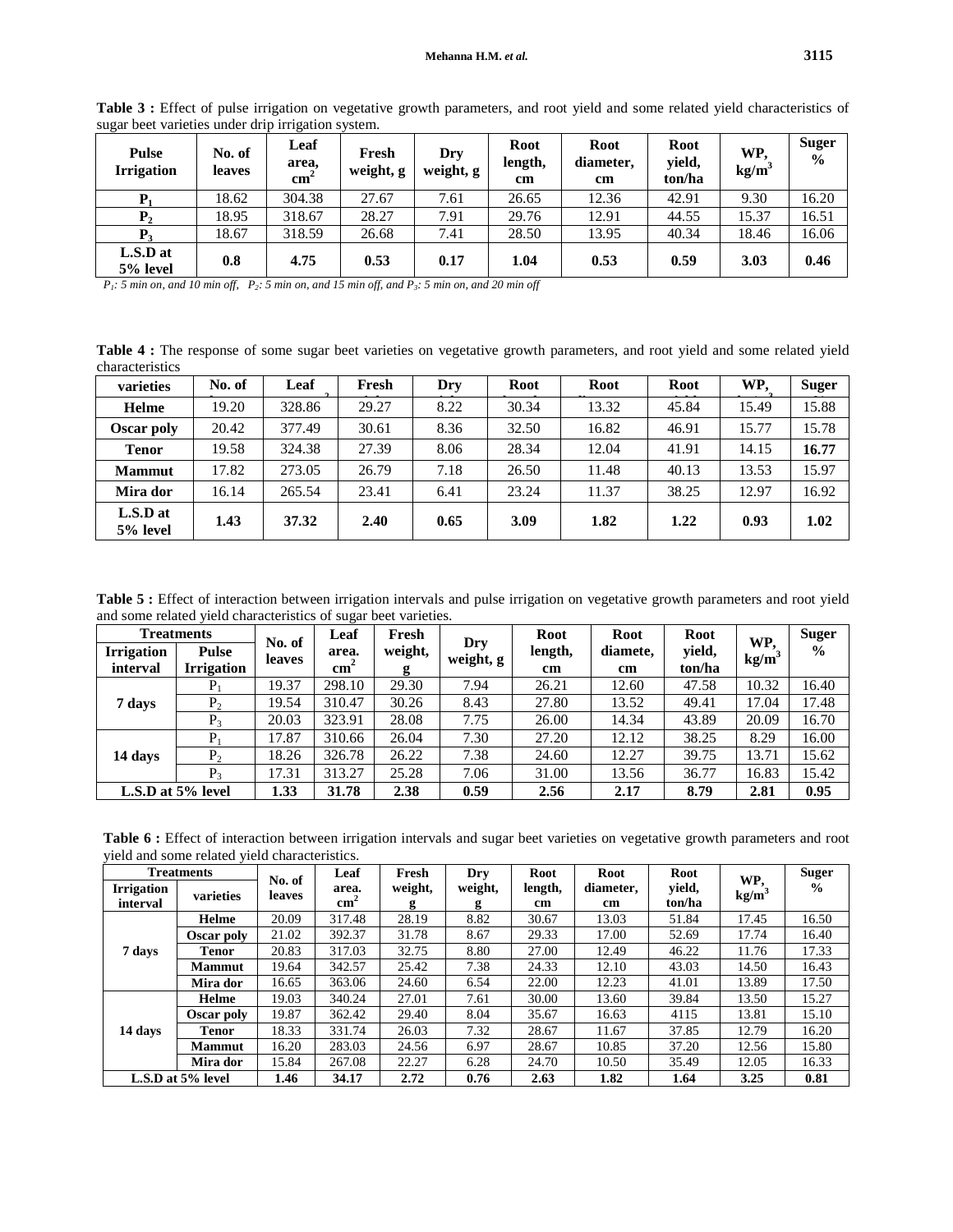|                               | <b>Treatments</b>                 |                  | Leaf                   | Fresh        | Dry          | Root          | Root            | Root             | WP.               | <b>Suger</b>  |
|-------------------------------|-----------------------------------|------------------|------------------------|--------------|--------------|---------------|-----------------|------------------|-------------------|---------------|
| <b>Irrigation</b><br>interval | <b>Pulse</b><br><b>Irrigation</b> | No. of<br>leaves | area.<br>$\text{cm}^2$ | weight,<br>g | weight,<br>g | length,<br>cm | diameter,<br>cm | yield,<br>ton/ha | kg/m <sup>3</sup> | $\frac{0}{0}$ |
|                               | Helme                             | 18.43            | 308.92                 | 28.67        | 8.82         | 29.00         | 11.65           | 45.39            | 9.84              | 15.80         |
|                               | Oscar poly                        | 20.15            | 367.46                 | 28.18        | 8.14         | 32.00         | 16.20           | 48.02            | 10.41             | 15.65         |
| $P_1$                         | Tenor                             | 21.02            | 332.73                 | 28.03        | 7.95         | 26.50         | 12.20           | 41.81            | 9.07              | 16.75         |
|                               | <b>Mammut</b>                     | 18.11            | 260.53                 | 24.78        | 7.25         | 24.00         | 11.80           | 40.94            | 8.88              | 16.25         |
|                               | Mira dor                          | 15.60            | 243.25                 | 23.72        | 6.17         | 22.00         | 9.95            | 38.49            | 8.34              | 16.90         |
|                               | Helme                             | 19.53            | 321.67                 | 27.35        | 8.14         | 30.00         | 12.25           | 49.38            | 17.04             | 16.10         |
|                               | Oscar poly                        | 20.11            | 385.47                 | 33.14        | 8.58         | 32.50         | 16.70           | 49.07            | 16.43             | 16.00         |
| P <sub>2</sub>                | <b>Tenor</b>                      | 19.45            | 324.44                 | 32.30        | 8.73         | 31.00         | 16.15           | 44.51            | 15.35             | 17.05         |
|                               | <b>Mammut</b>                     | 18.00            | 283.44                 | 23.84        | 7.10         | 26.00         | 10.88           | 41.39            | 14.28             | 16.30         |
|                               | Mira dor                          | 16.81            | 278.12                 | 24.80        | 6.99         | 24.40         | 12.50           | 38.56            | 13.30             | 17.10         |
|                               | Helme                             | 19.89            | 355.99                 | 27.00        | 7.69         | 32.00         | 16.05           | 42.72            | 19.55             | 15.75         |
|                               | Oscar poly                        | 20.15            | 370.55                 | 30.47        | 8.35         | 33.00         | 17.55           | 43.67            | 19.49             | 15.60         |
| $P_3$                         | <b>Tenor</b>                      | 19.25            | 311.08                 | 27.85        | 7.50         | 22.50         | 12.75           | 34.39            | 18.03             | 16.50         |
|                               | <b>Mammut</b>                     | 17.84            | 275.17                 | 26.35        | 7.45         | 22.50         | 11.75           | 38.08            | 17.43             | 15.35         |
|                               | Mira dor                          | 15.95            | 275.25                 | 31.73        | 6.05         | 26.50         | 11.65           | 37.75            | 17.28             | 16.10         |

nd root yield

**Table 8 :** Effect of irrigation intervals, and pulse irrigation on vegetative growth parameters as well as root yield and some related yield characteristics of sugar beet varieties under drip irrigation.

**L.S.D at 5% level 3.66 57.03 6.09 1.50 6.33 3.60 2.99 4.82 0.74** 

|                               | <b>Treatments</b>                 |               |                  | Leaf                   | Fresh        | Dry          | Root          | Root            | Root             |                          |                               |
|-------------------------------|-----------------------------------|---------------|------------------|------------------------|--------------|--------------|---------------|-----------------|------------------|--------------------------|-------------------------------|
| <b>Irrigation</b><br>interval | <b>Surge</b><br><b>Irrigation</b> | <b>Varity</b> | No. of<br>leaves | area.<br>$\text{cm}^2$ | weight,<br>g | weight,<br>g | length,<br>cm | diameter,<br>cm | yield,<br>ton/ha | WP,<br>kg/m <sup>3</sup> | <b>Sugar</b><br>$\frac{0}{0}$ |
|                               |                                   | Helme         | 19.50            | 279.00                 | 27.20        | 10.40        | 30.0          | 13.50           | 52.69            | 11.42                    | 15.87                         |
|                               |                                   | Oscar poly    | 20.33            | 390.50                 | 28.54        | 7.63         | 32.0          | 15.90           | 52.96            | 11.48                    | 15.70                         |
|                               | $P_1$                             | <b>Tenor</b>  | 22.00            | 326.33                 | 29.85        | 8.40         | 25.0          | 13.50           | 47.08            | 10.21                    | 16.85                         |
|                               |                                   | <b>Mammut</b> | 19.30            | 231.16                 | 24.60        | 7.00         | 23.0          | 12.30           | 44.03            | 9.55                     | 16.35                         |
|                               |                                   | Mira dor      | 15.70            | 263.00                 | 26.30        | 6.28         | 21.0          | 12.40           | 41.17            | 8.93                     | 17.02                         |
|                               |                                   | Helme         | 20.09            | 301.68                 | 28.07        | 7.85         | 30.0          | 14.80           | 54.24            | 18.71                    | 16.19                         |
|                               |                                   | Oscar poly    | 21.02            | 394.60                 | 35.20        | 9.89         | 30.0          | 18.90           | 56.55            | 19.51                    | 16.80                         |
| 7 days                        | P <sub>2</sub>                    | <b>Tenor</b>  | 19.98            | 307.23                 | 39.40        | 10.09        | 30.0          | 13.50           | 49.69            | 17.14                    | 17.15                         |
|                               |                                   | <b>Mammut</b> | 19.00            | 283.85                 | 23.25        | 7.23         | 26.0          | 12.00           | 44.70            | 15.42                    | 16.39                         |
|                               |                                   | Mira dor      | 17.60            | 265.00                 | 25.40        | 7.10         | 23.0          | 12.50           | 41.89            | 14.45                    | 17.20                         |
|                               | $P_3$                             | Helme         | 20.67            | 371.75                 | 29.30        | 8.20         | 32.0          | 10.80           | 48.55            | 22.22                    | 15.86                         |
|                               |                                   | Oscar poly    | 21.70            | 392.60                 | 31.60        | 8.50         | 26.0          | 16.20           | 48.55            | 22.22                    | 15.73                         |
|                               |                                   | <b>Tenor</b>  | 20.50            | 317.03                 | 29.00        | 7.90         | 26.0          | 12.20           | 41.89            | 19.17                    | 16.65                         |
|                               |                                   | <b>Mammut</b> | 20.61            | 274.17                 | 28.40        | 7.91         | 24.0          | 12.00           | 40.46            | 18.52                    | 15.51                         |
|                               |                                   | Mira dor      | 16.65            | 264.00                 | 22.10        | 6.24         | 22.0          | 11.80           | 39.89            | 18.30                    | 16.19                         |
|                               | $P_1$                             | Helme         | 19.00            | 338.83                 | 36.13        | 7.24         | 28.0          | 11.00           | 38.08            | 8.26                     | 15.89                         |
|                               |                                   | Oscar poly    | 21.33            | 362.42                 | 27.81        | 8.65         | 32.0          | 17.50           | 43.08            | 9.34                     | 15.69                         |
|                               |                                   | <b>Tenor</b>  | 18.00            | 338.63                 | 26.20        | 7.50         | 28.0          | 10.80           | 36.53            | 7.92                     | 16.85                         |
|                               |                                   | <b>Mammut</b> | 14.00            | 289.90                 | 24.95        | 7.05         | 25.0          | 9.45            | 37.84            | 8.20                     | 16.35                         |
|                               |                                   | Mira dor      | 17.00            | 223.50                 | 21.13        | 6.05         | 23.0          | 12.60           | 35.70            | 7.74                     | 16.99                         |
|                               |                                   | Helme         | 19.40            | 341.65                 | 26.20        | 8.42         | 30.0          | 17.30           | 44.52            | 15.36                    | 16.21                         |
|                               |                                   | Oscar poly    | 19.83            | 376.65                 | 31.07        | 7.26         | 35.0          | 16.20           | 41.58            | 14.34                    | 16.13                         |
| 14 days                       | $\mathbf{P}_2$                    | <b>Tenor</b>  | 19.00            | 341.65                 | 25.20        | 7.36         | 32.0          | 12.00           | 39.32            | 13.56                    | 17.16                         |
|                               |                                   | <b>Mammut</b> | 17.90            | 283.03                 | 24.43        | 6.76         | 26.0          | 11.50           | 38.08            | 13.14                    | 16.43                         |
|                               |                                   | Mira dor      | 15.67            | 291.23                 | 24.20        | 6.89         | 25.8          | 10.80           | 35.22            | 12.15                    | 17.21                         |
|                               |                                   | Helme         | 18.70            | 340.24                 | 24.70        | 7.18         | 32.0          | 12.50           | 36.89            | 16.88                    | 15.86                         |
|                               |                                   | Oscar poly    | 18.33            | 348.50                 | 29.33        | 8.21         | 40.0          | 16.20           | 38.79            | 17.75                    | 15.72                         |
|                               | $P_3$                             | <b>Tenor</b>  | 18.00            | 314.93                 | 26.70        | 7.10         | 29.0          | 12.20           | 36.89            | 16.88                    | 16.63                         |
|                               |                                   | <b>Mammut</b> | 16.70            | 276.17                 | 24.30        | 6.91         | 29.0          | 11.60           | 35.70            | 16.34                    | 15.47                         |
|                               |                                   | Mira dor      | 14.84            | 286.50                 | 21.35        | 5.91         | 25.0          | 8.10            | 35.52            | 16.26                    | 16.22                         |
|                               | L.S.D at 5% level                 |               | 2.66             | 57.03                  | 6.09         | 1.50         | 6.33          | 3.60            | 2.99             | 4.82                     | 0.80                          |

 $P_1$ : 5 min on, and 10 min off,  $P_2$ : 5 min on, and 15 min off, and  $P_3$ : 5 min on, and 20 min off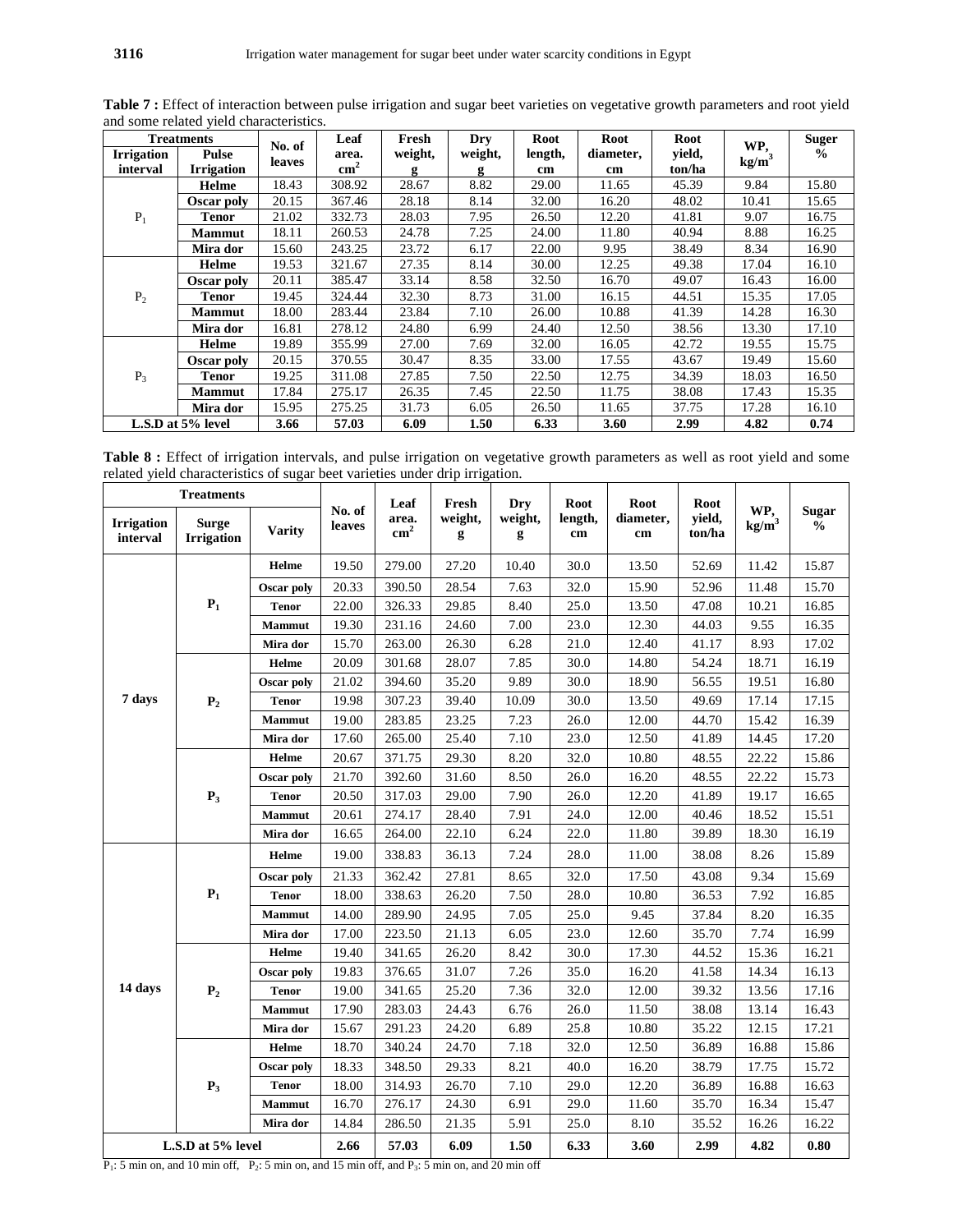### **Water Distribution pattern in the soil profile under pulse irrigation treatments:**

To study the moisture distribution under the pulse irrigation treatment and irrigation intervals, soil samples were be taken to measure the moisture content in the soil profile around the dripper in the drip line  $\pm$  25 cm (horizontal direction), and 30 cm depth in the soil (vertical direction). All soil samples were be taken after 24 hours from the irrigation process. The water moisture contents were be drawn as shown in Figures (1) and (2), for the P1 pulse irrigation treatment and P2 days irrigation interval for 7 days irrigation interval, respectively, as well as the other experimental treatment were be neglected, because they gave low or bad results of all the vegetative growth and yield data for different sugar beet varieties.

The results drawn in Figure (1-a) revealed that the moisture distribution in the soil profile (in the horizontal direction around the dripper) was not regular in different soil depths (5 cm, 15 cm, 25 cm and 30 cm depth). Figure (1-b) shows that the moister content (%) ranged from 25% to 40%. In the same manner, data in Figure (2-a) expresses the moisture content in the horizontal direction of the water source (dripper), at all soil depths, the moisture content was identical in the both sides around the dripper, where the minimum water content was at  $\pm 25$  cm around the dripper, and the maximum water content was in the middle. The moisture content ranged from 20% to 33% as shown in Figure (2-b), with regular distribution of moisture in the soil profile, which gave a good distribution of plant roots, which reflected good conditions for growing healthy plants. These data was in the same concern with Mady *et al.* (2012), Mehanna *et al.* (2013) and Mehanna *et al.* (2017).



**Fig. 1 :** Water distribution pattern in the soil profile under the dripper for pulse irrigation treatment  $P_1$  (5 min off and 10 min off): a. horizontal distribution (50 cm), b. vertical distribution (30 cm depth).



**Fig. 2 :** Water distribution pattern in the soil profile under the dripper for pulse irrigation treatment  $P_2$  (5 min off and 15 min off): a. horizontal distribution (50 cm), b. vertical distribution (30 cm depth).

### **Conclusion**

Oscar poly variety is a suitable variety to be cultivated in the clay soil in Egypt. Irrigation every 7 days and using P2 pulse irrigation treatment (5 min on, and 15 min off) is the good water management conditions for cultivating sugar beet plants. The identical moisture distribution in the soil profile was obtained using P2 pulse irrigation treatment (5 min on, and 15 min off) and 7 days irrigation interval, which gave a good distribution of plant roots, which reflected good conditions for growing healthy plants.

### **References**

- Abayomi, Y. A. (1992). Comparative effects of water stress on wheat and sugar beet. Ph.D.Thesis.University of Wales, Bangor, UK.
- Abu-Zeid, M. & Hamdy, A. (2003).Water vision for the twenty-first century in Arab World. World Water Council, 3rd Water Forum, Kyoto, Japan, 16-23.
- El-Beltagy, A.T. and Abo-Hadeed, A.F. (2008).The main pillars of the National Program for maximizing the water-use efficiency in the old land.The Research and Development Council.MOALR. (in Arabic).
- English, M. and S.J. Raja.(1996). Perspectives on deficit irrigation. Agricultural Water Management 32: 1- 14.
- Ghamarnia H., Jalili Z., Daichin S. (2012). The effects of saline irrigation water on different components of Blackcumin (Nigella sativa L.). International Journal of Agri Science. 2(10): 915- 922.
- Gomez, K.A., and A.A. Gomez, (1984).Statistical procedures for agricultural research.2<sup>nd</sup> ed. John Wiley and Sons, New York.
- Iqbal M.A., and Saleem A.M. (2015). Sugar beet potential to beat sugarcane as a sugar crop in Pakistan. American-Eurasian Journal of Agricultural and Environmental Sciences 15(1):36-44.